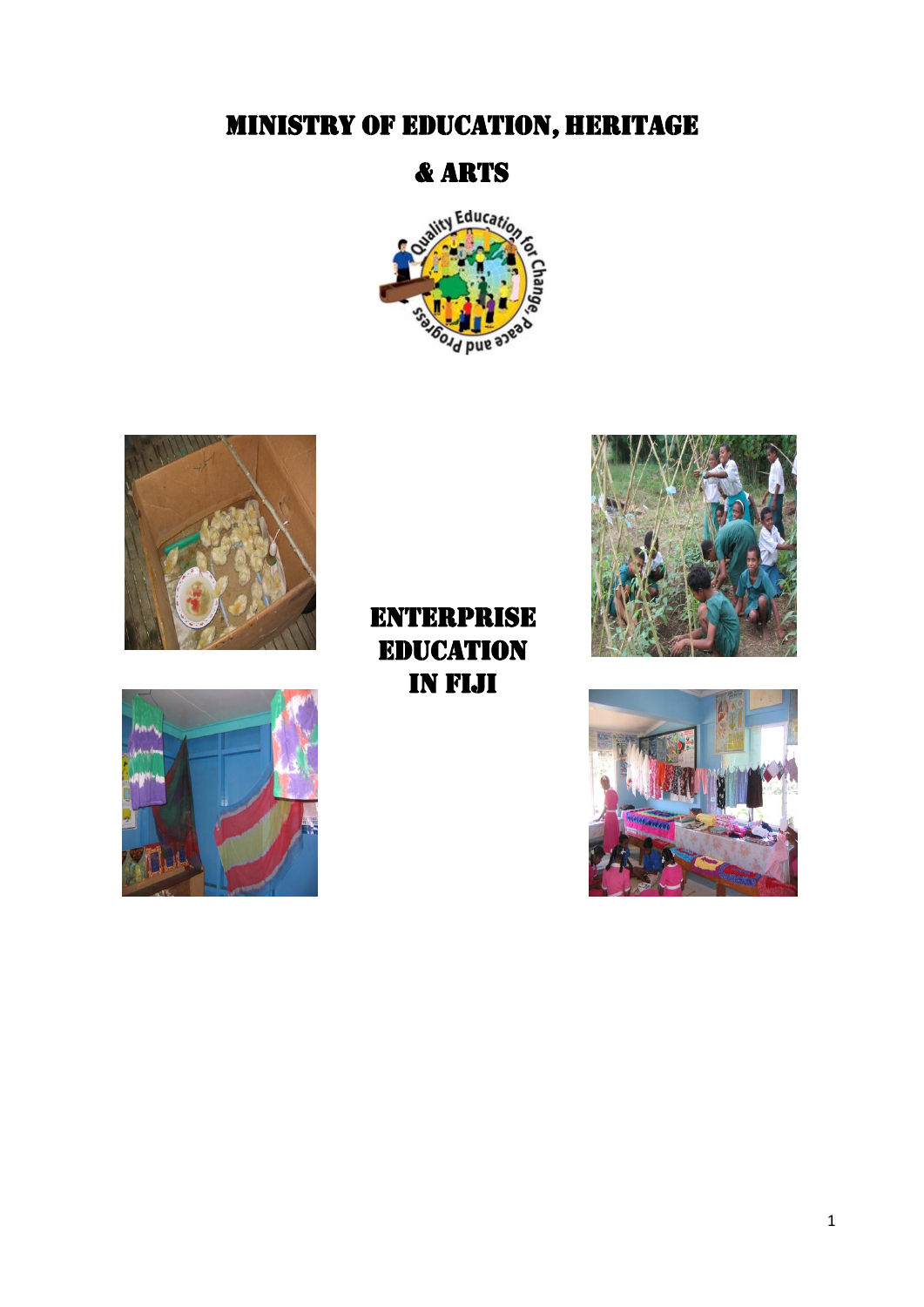## **Enterprise Education**

## **What is Enterprise Education?**

Enterprise education is an approach to learning where students identify real life projects through which they develop and demonstrate transferable enterprising skills and attributes. The projects can be related to social, personal, civics, community, business and work issues. It is about developing simulations, projects, practice firms and activities to develop "enterprising attributes". These activities may be school or classroom based or out in the community. Enterprise education is also about making the learning real and exciting with a focus on the achievement of learning outcomes across the curriculum.

## **Purpose of Enterprise Education**

It has become clear that living standards are now dependent upon having citizens who can identify and create opportunities. It has also become apparent that many of these opportunities are based on the knowledge economy and the associated emerging technologies, which requires a workforce and business managers who are enterprising, skilled, flexible, adaptable and innovative. Innovation is the driver of every modern economy and is the key to competitiveness, employment growth and social wellbeing. Hence enterprise education assists young people in dealing with change.

Post-school life in emerging and modern economies is characterised by:

- a trend from full time employment to casualised work that includes self managed work, contract work, job sharing and home based employment.
- the need to incorporate work with further formal learning.
- an increasingly complex web of support agencies.
- increasing mobility between jobs.
- an increased need for work ready, transferable skills in order to enter the labour market.
- an increased need for skills related to the new technologies.
- blurred distinctions between work and leisure.
- changes in lifestyle that are not related to age or experience.

Essentially young people need enterprise skills and attributes to:

- $\bullet$  get a job
- $\bullet$  keep a job
- be self-employed
- manage mixed income earning
- look after themselves and others
- manage local community development.

Enterprise education is also needed by the education systems to:

- revitalise older teaching and learning practices
- modernise school organisation
- challenge the fundamental principles of schooling.

From the time children commence schooling, enterprise skills and attributes become part of a life long learning process. Schools have to prepare students well for this varied but continuous journey.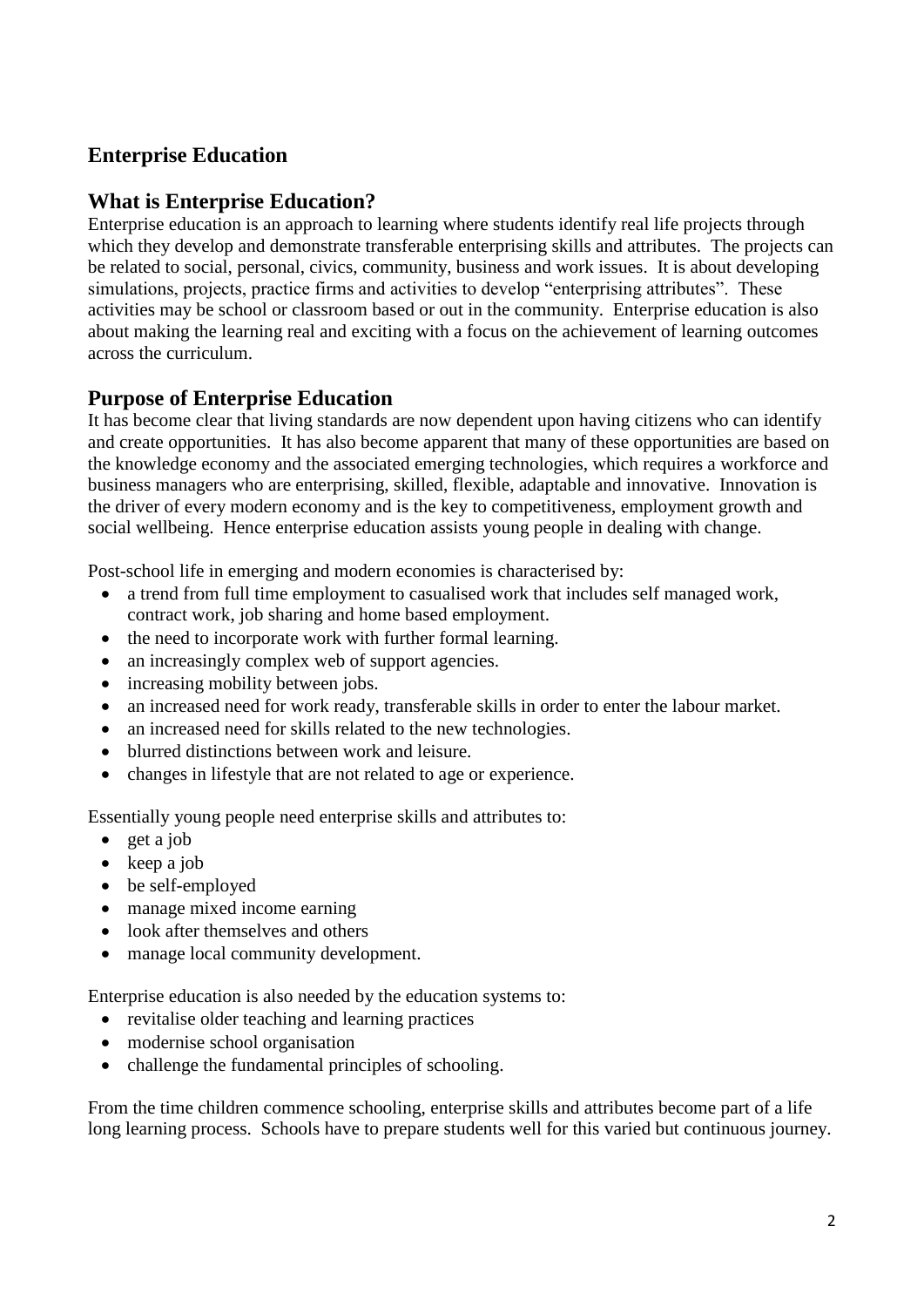## **What Skills and Attributes is Enterprise Education Looking to Develop?**

The following list of 'attributes 'has been consolidated from a variety of sources and is intended to allow educators and others to describe enterprising people in relation to their skills, competencies, understandings and values.

- Generate, and use creative ideas and processes.
- Generate, identify and assess opportunities.
- Match personal goals and capabilities to an undertaking.
- Use initiative and drive.
- Are flexible and able to deal with change.
- Identify, prevent and solve problems.
- Identify, assess and manage risks.
- Monitor, evaluate and reflect (to build on success and learn from mistakes).
- Establish and effectively use/manage networks.
- Identify, recruit and manage resources.
- Work individually and/or collaboratively.
- Negotiate and influence.
- Communicate ideas and information.
- Collect, organise and analyse information.

Personal characteristics fostered and encouraged through enterprise include:

- Flexibility and adaptability
- Motivation and commitment
- Personal presentation and high self esteem
- Honesty and integrity
- Balanced attitude to work and life
- Humour and common sense

By developing enterprising skills and attributes, students are setting themselves up to be able to cope with changes that will occur in all aspects of their lives and to be resilient in the face of this change.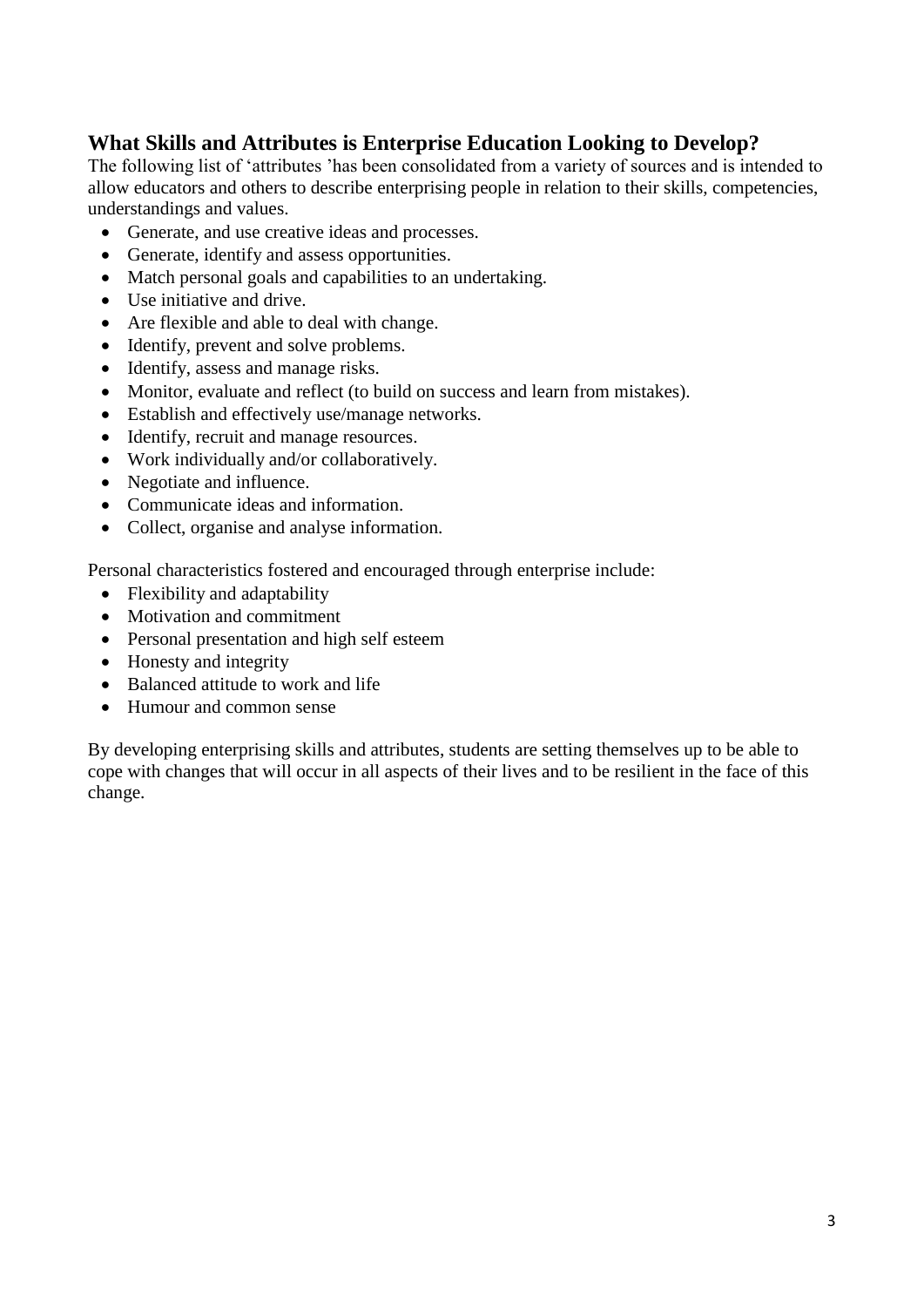## YEAR **6 & 8**

## ENTERPRISE EDUCATION Outline

## **TECHNOLOGY AND EMPLOYMENT SKILLS TRAINING**

## **2015**

Enterprise Education is about developing skills in students that allow them to engage more in the learning process and still achieve curriculum objectives through real-life situations.

Skills nurtured and developed through enterprise include:

- 
- Problem solving Technology
- 
- 
- Communication Planning and organisation
	-
- Working in teams Life -long learning
- Self- management Initiative and enterprise

Personal characteristics fostered and encouraged through enterprise are:

- 
- Personal presentation and high self Honesty and integrity
- Flexibility and adaptability Motivation and commitment
	-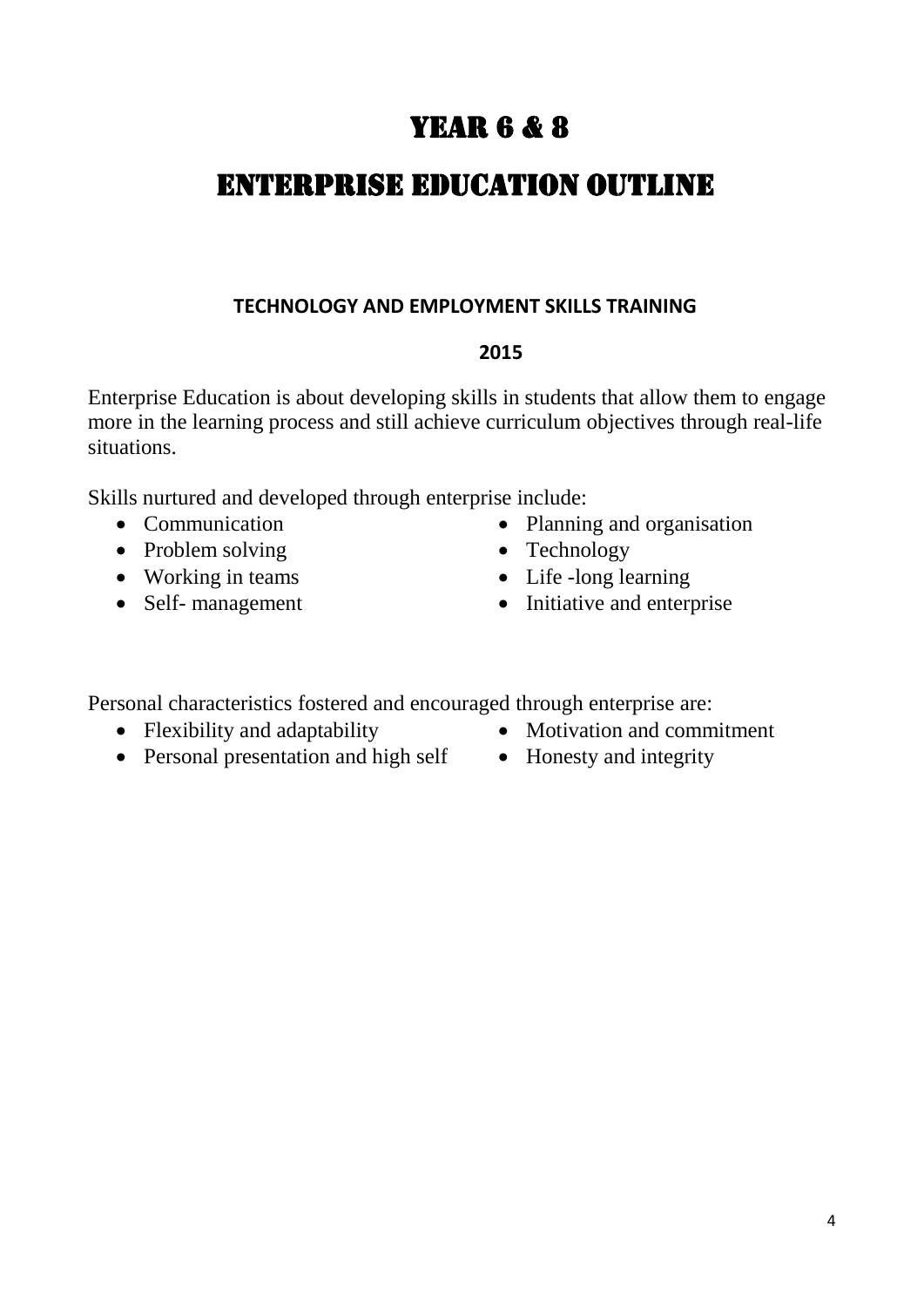**Going Green**: The students work to raise awareness of 'green' issues within their school **(Environment)**

**Community Café**: The children set up a small café or food stall to promote healthy eating.**(Numeracy and Health)**

**Brilliant Books**: Students review an exciting new book range to promote reading and redesign classroom reading areas.**(Literacy)**

**Active Minds**: students explore different types of fitness and create their own fitness.**(Physical Education)**

**School of Design**: The children think about the needs of others, creating a model to re-design part of school. **(Art)**

**Cigarettes, Laws and Me**: students learned about cigarettes, laws, statistics relating to cigarettes use and young people, and effects of cigarettes on the body.(**Health)**

**Challenge Days**: students identify a need or challenge in their school or community, and develop ideas to solve them.**(Social Studies)**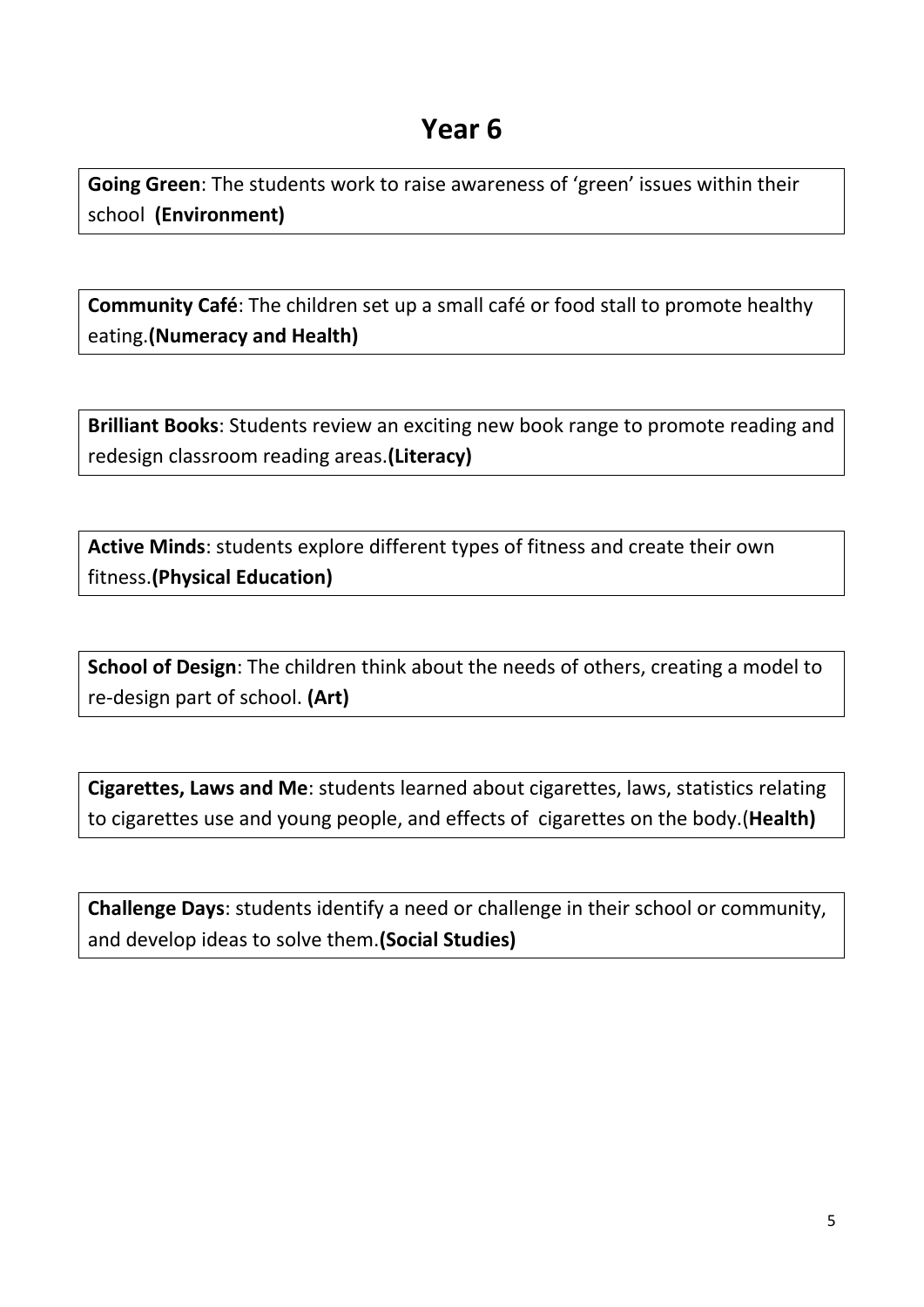## **Note:**

- Classes to be organize so that students to be able to acquire skills and attributes that been specify on page 4.
- Teachers to be innovative and creative to engage participatory learning in order to instill lifelong learning to students.
- One hour duration allocation for each task for 6 weeks or one whole week on focusing on a particular task.
- Assign a day in week 11 or 12 for an Enterprising Day to display the students skills to the whole schools where parents can be invited.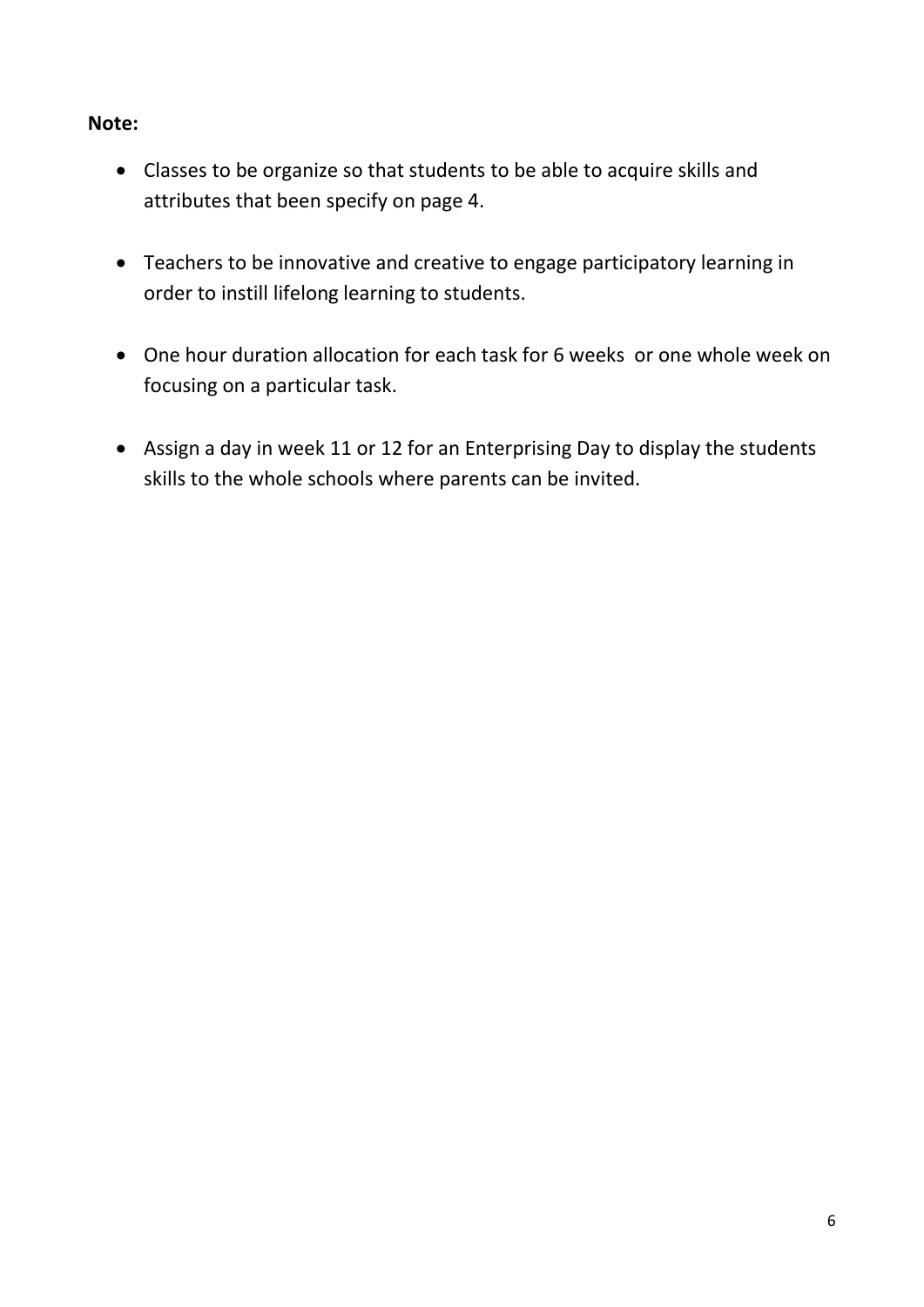#### *Creative letters*

#### **Rationale**

The object of this exercise is to generate a response for each letter of the alphabet. The exercise can be varied to suit different ability levels and different contexts or subject areas. Any answer that the student can justify is acceptable. For example, in a Science class the teacher might get each student in turn to provide the name of a metal for a letter of the alphabet.

#### **Variations**

Different topics suggest different lists to draw from. Some of the following might be fun:

- $\bullet$  in Art colours
- in Drama actors' surnames
- in English adjectives, nouns
- $\bullet$  in Social Studies countries of the world and presidents,
- world heads of government during the last 100 years
- in Health and physical education sportspeople of the world, diseases
- in Languages other than English languages of the world, words in English and words in (for example) which start with the same letter
- in Mathematics space, 2D and 3D shapes, angles
- in Technology motor vehicle parts, different foods.

#### **Process**

Announce to the class that you are going to test their knowledge of the subject (Science, Music, Art, Drama or whatever) in an interesting way.

Ask each student to provide the name of a metal (or whatever) for a letter of the alphabet. The first student will have the letter 'A'. The response from that person might be 'aluminum'. The teacher can allow three passes for difficult letters.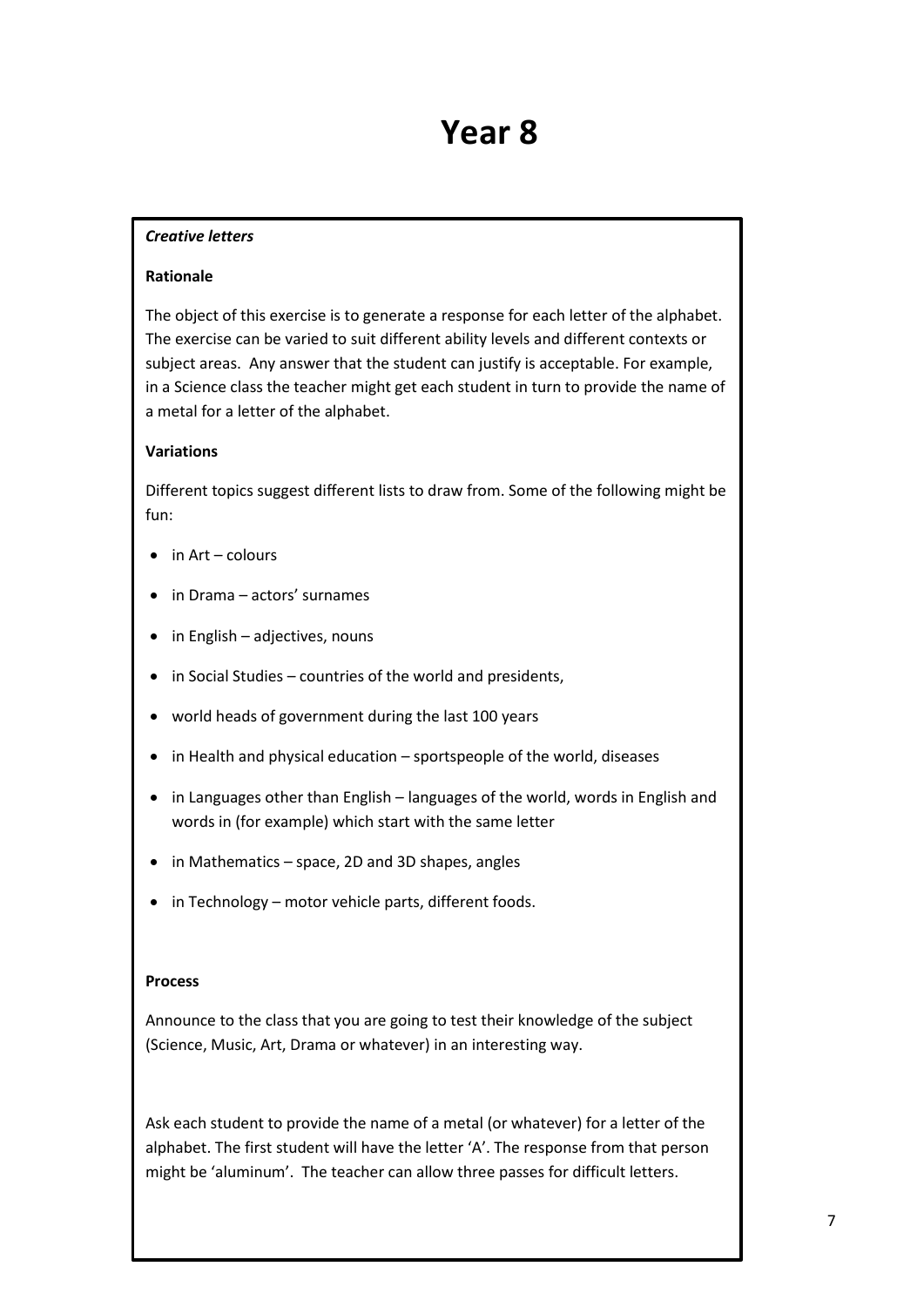#### *Creative Responses*

#### **Rationale**

It is often easier to think of lots of things rather than just a few. The smaller the number of things to think of, the more discerning you are in the beginning. It is better and easier to generate lots of ideas in the beginning and then become discerning. The purpose of this activity is to generate as many ideas as possible by encouraging creativity.

#### **Process**

Get students to think of at least thirteen responses to a set of questions within a topic area. The topic can be chosen to suit the class and the context. Some examples follow:

- What are 13 (or 10 or 5) ways to advertise the sale of a truck?
- What are 13 (or 10 or 5) ways to raise money at a fete?
- What are 13 (or 10 or 5) ways to save water?
- What are 13 (or 10 or 5) ways to save the world?
- What are 13(or 10 or 5) ways to ride a bicycle?
- What are 13(or 10 or 5) things you must remember when going into your next test?
- What are 13 (or 10 or 5) things you can do to help yourself study harder?
- What are 13(or 10 or 5) things you can do to improve our environment?

The technique can be used in a variety of learning areas. In Music, for example, topics can include song titles, nursery rhymes, and rhythms and so on.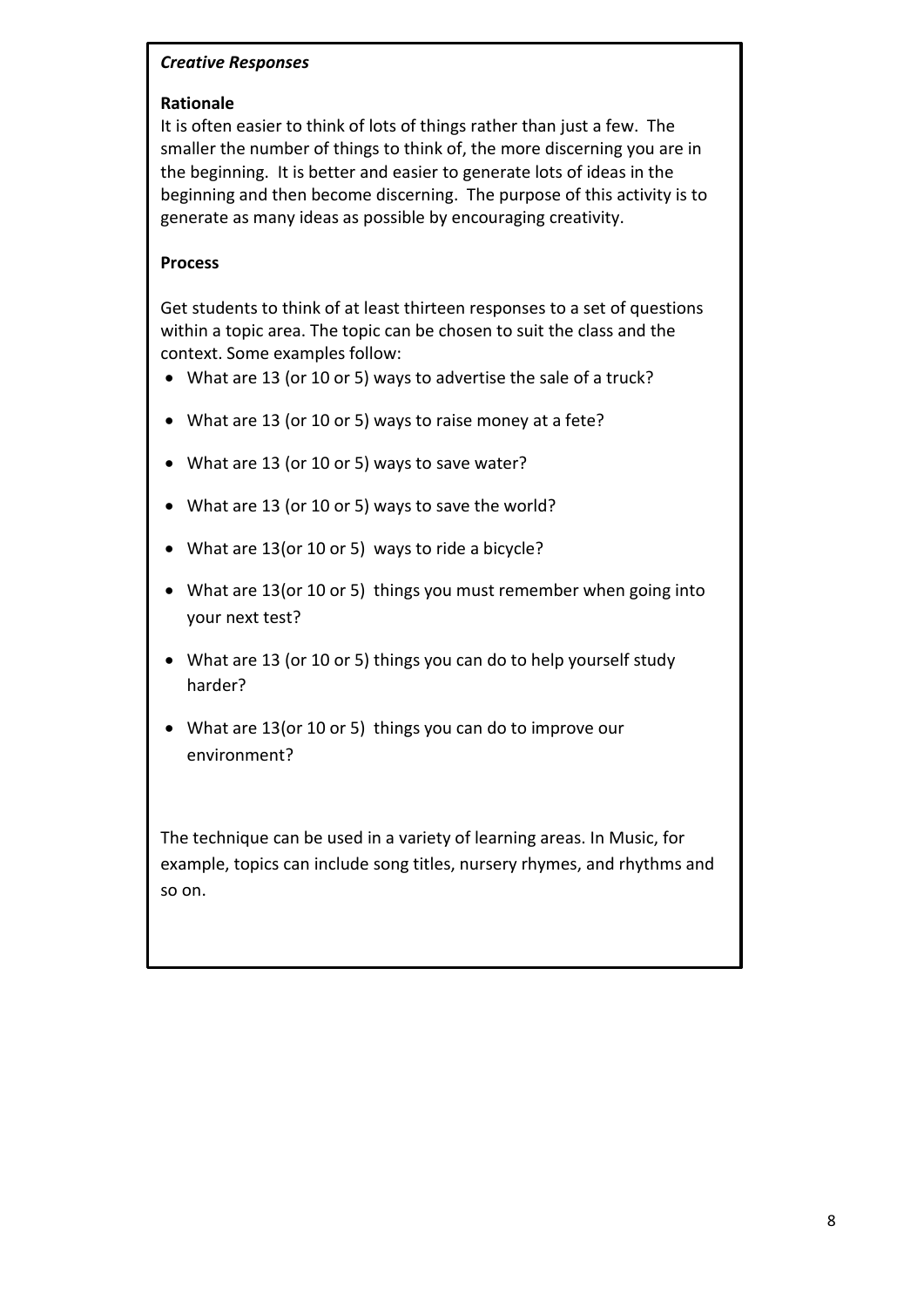#### *The Famous Five*

#### **Rationale**

This exercise is useful when you are thinking of running a unit that will encourage students to set up their own 'mock' small business.

#### **Process**

Ask students to:

- List at least five jobs or businesses in which you use your head.
- List at least five jobs or businesses in which you would have to travel.
- List at least five jobs or businesses in which you would forever be a learner.
- List at least five jobs or businesses in which you would use paint.
- List at least five jobs or businesses in which you would use your hands.

#### What Do They Do?

#### **Rationale**

Creativity is enhanced with daily practice. Try this exercise with your students. **Process**

Give students the names of a few companies and ask for responses using questions such as: 'What types of goods or services might each business produce' and 'How many goods or services might each business produce?' When the teacher has collected a variety of responses to the questions, ask: *'Which of the goods and services suggested by class members is the most like by the customer ?*'

You might offer a prize for the person with the most ideas.

The list of company names offered to the class might include some of the following:

(Please teachers list the name of companies or businesses that are familiar to your students)